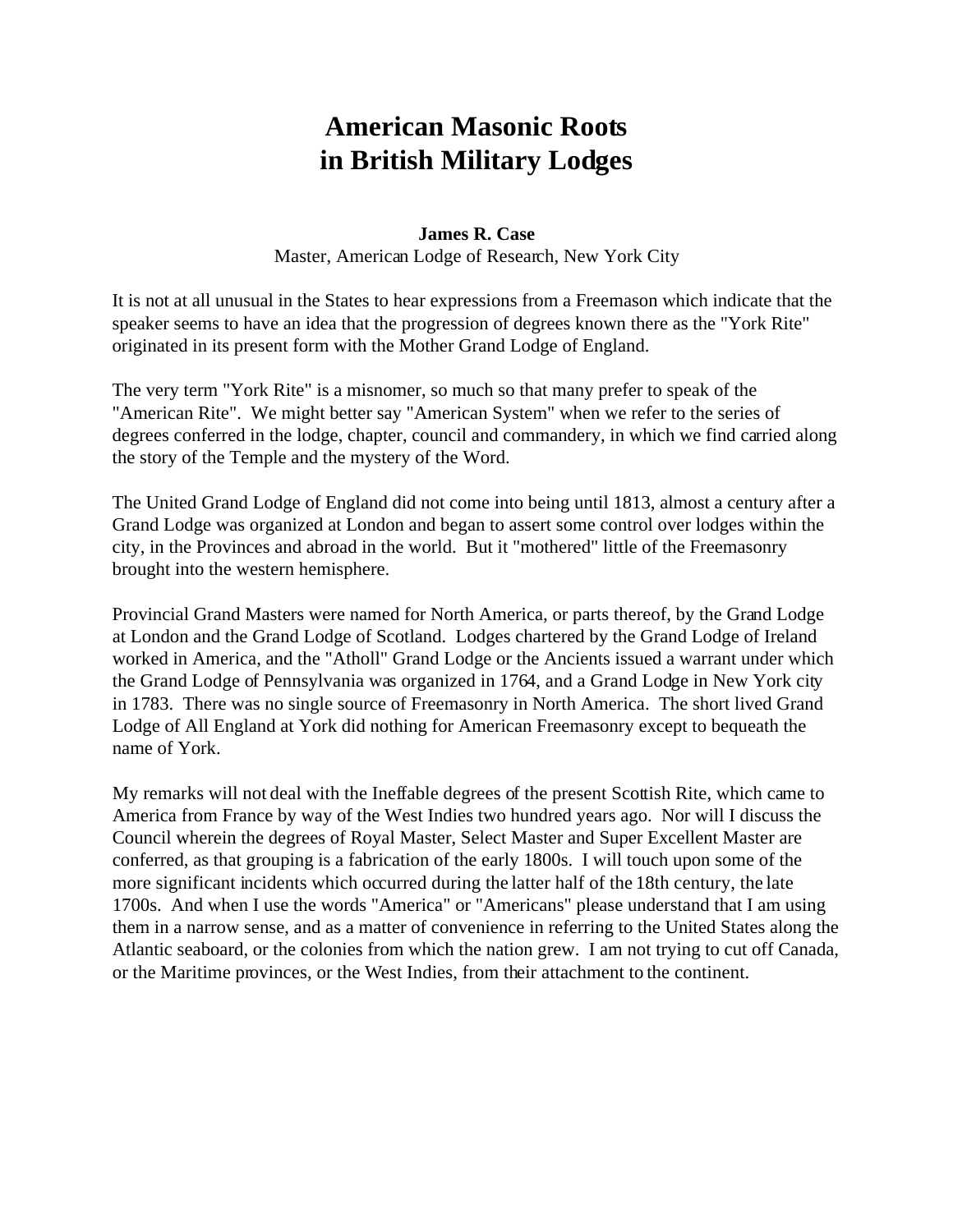I hope to show in the course of my remarks that the lodges held in the British regiments played an important part in spreading interest in the Craft, and particularly in introducing the degrees of Royal Arch Mason and Knight Templar, which are now the principal ornaments in the American system raised on the foundation of the "Blue Lodge" degrees.

No British regular army units were sent to North America until the occupation of Louisbourg in 1746, when the 29th, 30th and 45th regiments came from Gibraltar. There had been several independent or separate companies raised, and the 40th regiment had been established here and stationed in Nova Scotia. There was a lodge at Annapolis Royal for which a dispensation was granted by St. Johns Provincial Grand Lodge at Boston (Modern in origin) in 1738, and also chartered by the Ancient Grand Lodge of Ireland in 1755, as No. 399.

While we know that a Lodge, Number 83 under Irish Constitution, did exist in the 30th regiment at Gibraltar, it cannot be conclusively proven that it worked at Louisbourg between 1746-49, during the occupation. But there were a dozen or more officers from New Hampshire, Massachusetts and Connecticut who came home from a tour of duty in the garrison at Louisbourg and then appear as Maso,@is. Since the records of the lodges then sitting at Boston and Portsmouth, New Hampshire are fairly complete, we assume those Masons who show up after a visit to Cape Breton were made at Louisbourg. This supposition is supported by tradition in some cases, although we all realize that stories lose nothing in the retelling. But it is almost certain that among the charter members of the lodges at New Haven and Middletown, Connecticut, formed in 1750 and 1754 respectively, there were men who were made Masons at Louishourg, because in tracing their movements they could not have been made anywhere else.

The situation in the garrison at Louisbourg in 1746-49 could not have been much different than it was after the recapture in 1758, when a British officer of the 43rd Foot recorded in his diary - "When the calendar does not furnish us with a loyal excuse for assembling in the evening, we have recourse to a Freemasons Lodge, where we work so hard that it is inconceivable to think what a quantity of business of great importance is transacted in a very short time".

Grand strategy for the campaign of 1755 to be conducted against the French in America, included an expedition into the upper Ohio river valley from a base in Virginia, the prime target being Fort Duquesne, which stood on a spot in the very center of the present day Pittsburgh. General Braddock was in command of this force which included battalions of the 44th and 48th regiments, but the time element and the disaster which befell the army precluded any Masonic activity that year.

For obvious reasons when the army is in the field there is no opportunity for work or festivity by the Craft. When in garrison or winter quarters it is a different matter. Under successive command of Forbes and Bouquet, parts of the regular forces spent the winters in Philadelphia, and there in 1767 we find evidence of the Royal Arch and Knight Templar degrees being worked. They could only have been introduced by lodges under Irish constitution which were with the several regiments quartered in the city. In 1758 the Grand Lodge of Ancients warranted Royal Arch Lodge Number 3 in Philadelphia. It no doubt was formed by men in an army lodge working under Irish warrant, but it was more convenient perhaps to obtain a warrant from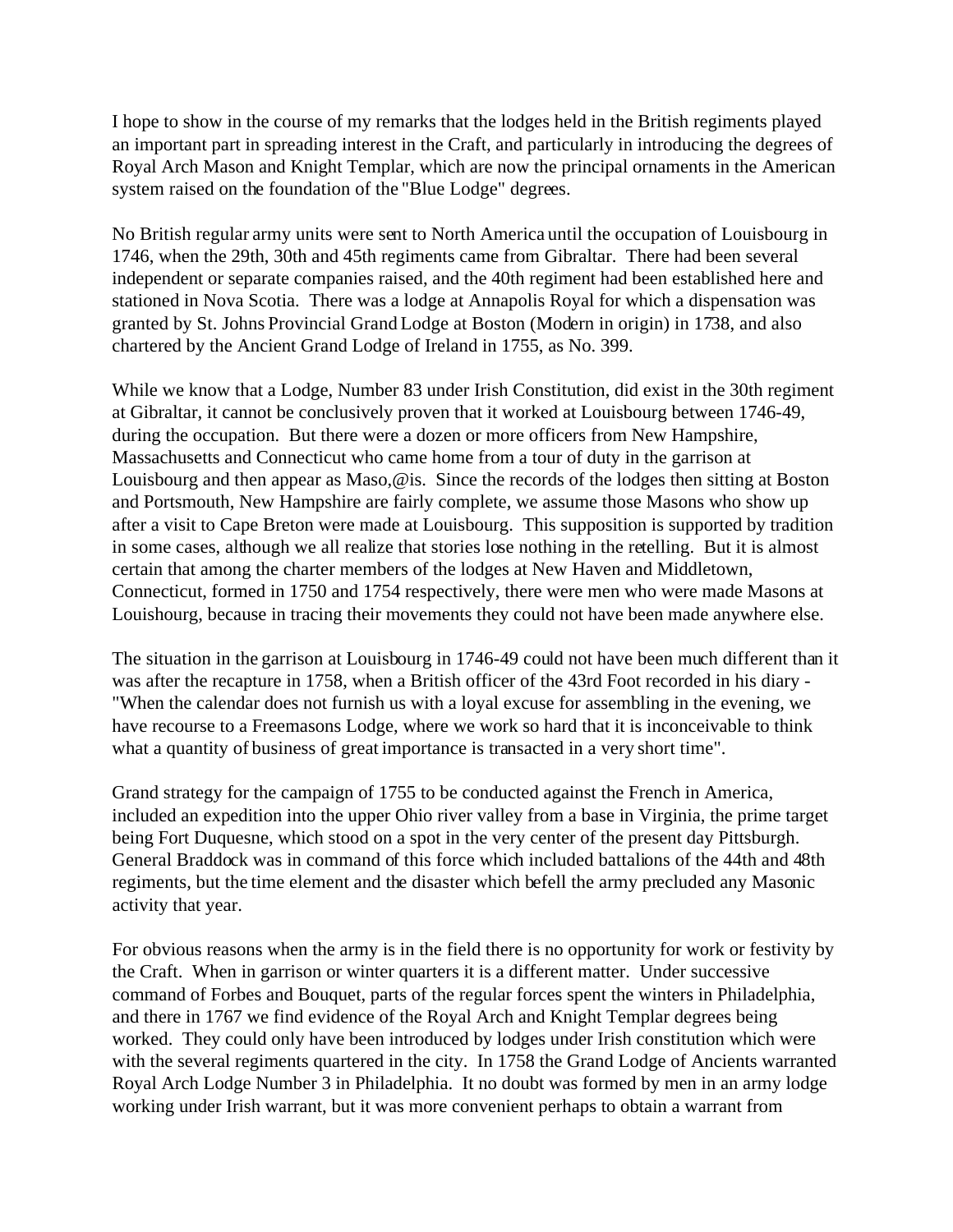London than from Ireland. However, I do not know of any civilian lodge in America warranted by the Grand Lodge of Ireland,\* except one second hand which I will mention later. In 1767 the Royal Irish regiment was in Philadelphia and had with it Lodge No. 351 I.C. Applicants from among the officers of that regiment were refused consideration by the city lodges for the very reason that the regimental lodge was present and working. Both the Royal Arch degree and the Knight Temp!ar degree, having been introduced by Ancient Masons, appear to have been retained under Grand Lodge control in Pennsylvania and were conferred under sanction of a lodge warrant until well into the 1800s. Apparently the early influence of the Grand Lodge of London was swept away by the introduction of the Ancient system when the "Atholl" Grand Lodge warranted a Grand Lodge in Pennsylvania. In that state today the ritual and practice is quite different from what the other states follow.

There is evidence of a military lodge at Pittsburgh in 1759 which also worked the Royal Arch degree. Farther west at just about this time, Masonry was introduced into the settlements surrounding the forts at Detroit and the straits at Mackinaw. Those developments I will not discuss as they belong in part at least, to the history of Freemasonry in the 60th regiment, one raised in America.

An incident at Albany has often been cited, but is so pertinent it will bear repetition here. The 2nd Battalion Royal had been quartered in the city for some time, and had made Masons from among the townsmen, when a change of station was ordered in 1759. The military brethren then had made an exact copy of their warrant **and** endorsed it as follows -

"We, The Master, Wardens and Brethren of a Lodge of Free and Accepted Masons, No. 74, Registry of Ireland, held in the Second Battalion Royal, adorned with all the honors, and assembled in due form, Do hereby declare certify and attest, that whereas, our body is very numerous by the addition of many new members, merchants and inhabitants of the City of Albany, they having earnestly requested and besought us to enable them to hold a Lodge during our absence from them, and we knowing them to be men of undoubted reputations and skill and ability in Masonry, and desirous to promote the welfare of the Craft. We have, therefore, by unanimous consent and agreement, given them an exact and true copy of our Warrant as above, and have properly installed Mr. Richard Cartwright, Mr. Henry Bostwick and Mr. Wm. Ferguson, as Assistant Master and Wardens of our body, allowing them to sit and act during our absence, or until they, by our assistance, can procure a separate warrant for themselves from the Grand Lodge of Ireland.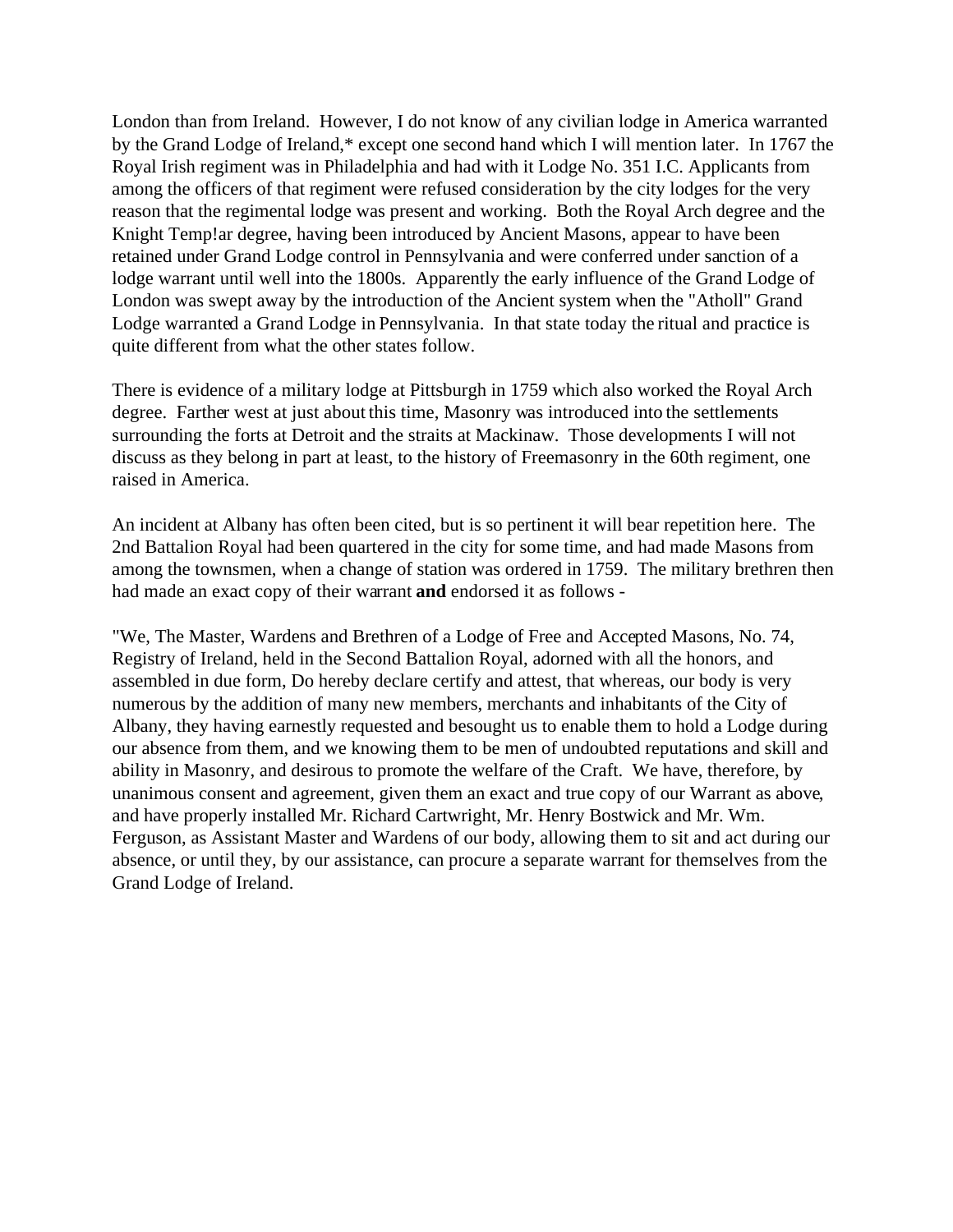\*Brother Milborne has called my attention to Lodge No. 399 I.C. chartered in New York City 1763, of which little more is known,

Given under our hands and seal of our Lodge in the City of Albany, the eleventh day of April, in the year of Masonry 5759, and in the year of our Lord 1759. Signed

| John Steadman,      | Anias Sutherland, Master              |
|---------------------|---------------------------------------|
| Secretary           | <i>Charles Calder</i> , Senior Warden |
| No. 74, of Ireland. | <i>Thos. Parker, junior Warden</i>    |

This 1737 warrant, copied in 1759, was confirmed in 1763 by the Provincial Grand Master of New York, and in 1765 reconfirmed by his successor, Sir John Johnson, later Grand Master of Quebec. Under the name Union, this lodge flourished for 37 years with the same Master. Having been reconfirmed in "all precedents and other privileges as they may or ought to claim", they did claim precedence from 1737 and all privileges that went with it. Disaffection with the Grand Lodge which had been organized in New York city forestalled their acknowledgement of its authority until 1806, when they submitted and are now Mt. Vernon Lodge (3). Perhaps they inherited the fighting spirit of the 2nd Battalion Royal but this looks like something other than "noble contention" for precedence.

In the garrison at Crown Point in 1762, among others, Lodge Number 7 P.G.L.N.Y. was at work in the 55th Regiment of Foot and made Masons among the colonial officers on duty there. Three Master Masons by name and "nine other Masons" were recommended to the Grand Lodge at Boston as "highly worthy . . . for holding a Lodge . . . in the Colony of Connecticut". Two years later they were warranted by St. Johns Provincial Grand Lodge (Modern), but twenty years later and after the war, under the same leadership, they applied to the Massachusetts Grand Lodge (Ancient) for a charter. When the Grand Lodge of Connecticut was organized a small group continued to work in Norwich under their old charter, while others organized a third lodge in the same community under a Connecticut charter.

The creation of an assistant master and assistant wardens at Albany was an ingenious device and perhaps unique. But I am reminded of what happened at Alexandria, Virginia when the lodge there surrendered their Pennsylvania charter in exchange for one from the Grand Lodge of Virginia. The first name among the four grantees was that of George Washington, but the second name was that of a man who was chosen Deputy Master and who functioned as the working head of the lodge while Washington held the title of Master. Washington was chosen Master at the next election but it has never been conclusively proven that he ever actually presided over, that lodge or any other.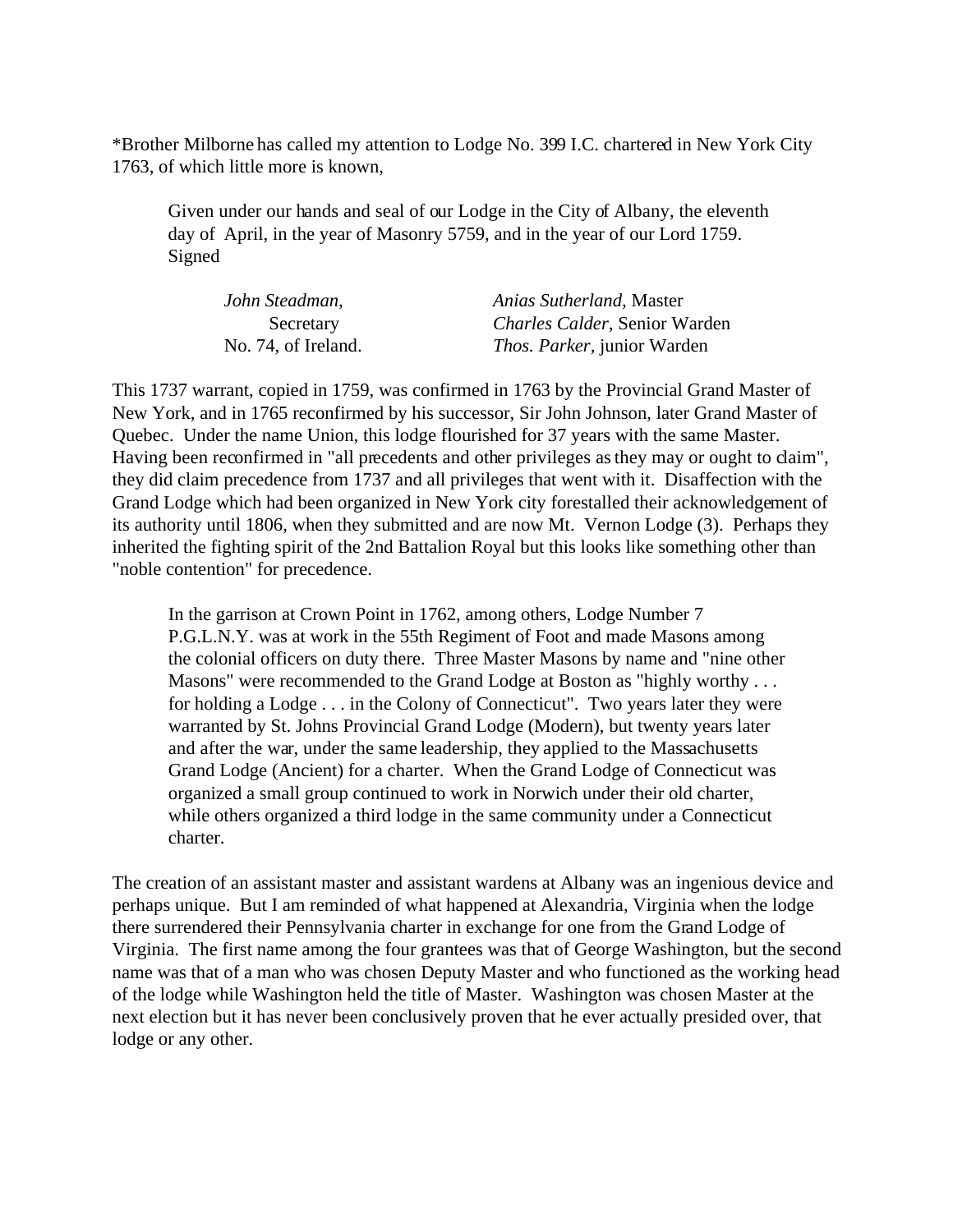At Boston in 1752 a group of Masons who did not find themselves in complete accord with the high-toned or "silk stocking" Masonry of St. Johns Provincial Grand Lodge (Modern), organized a more democratic group which was chartered under date of 1756 by the Grand Lodge of Scotland as the Lodge of St. Andrew.

In 1769 three regiments came to garrison the forts at Boston as a deterrent to the rising opposition in the city against tariff and trade control measures which the Boston merchants and shipping interests considered oppressive. The 14th regiment had with it Lodge Number 58 chartered by the "Atholl" Grand Lodge of England; the 29th regiment had Lodge Number 322 under Irish Constitution; and the 64th regiment had Lodge Number 106 under Scottish registry. These lodges cooperated with the Lodge of St. Andrew in the organization of the Massachusetts Grand Lodge (Ancient).

Here in Boston the earliest record of conferral of the Royal Arch and the Knight Templar degrees was in August 1769 under sanction of St. Andrews Royal Arch Lodge. During that same month four members of army Lodge No. 322 are on record as visitors to the Lodge of St. Andrew and unquestionably brought those degrees with them. The evolution of the Royal Arch chapters and Knight Templar commanderies some 25 years later is a story which merits separate treatment and I will leave that to someone else.

A curious commentary on the increase of interest in the fraternity in America at that time may be found in the diary of Ezra Stiles, a strict Congregational parson, and later president of Yale. Rather than the military, he credits the Church of England for the spread of Freemasonry, saying "We see this spirit of Episcopal Intrigue already working with great Cunning. It has set up and recommended the Fraternity of free Masons & is pressing them apace into a Subserviency & Subordination to the great End of increasing the Church . . . The Free Masons have already within about a dozen years increased from three to 13 or 14 Lodges".

When a state of war developed in the American colonies, Masons in the Continental army followed the practise which they knew was common in royal regiments, since many of them had been participants. No less than ten military lodges were chartered to be held in the patriot forces, and others are known to have been active. The most notable was American Union Lodge, organized at the siege of Boston in February 1776, which worked in Connecticut, New York and New Jersey as well. The records, still extant, record the names of more than 450 Masons who after the war scattered all over the young nation and carried their Masonry with them. No one can doubt that the system of work and lectures in American Union was the pattern followed in many jurisdictions. The minutes, however, contain no hint of any degrees other than the usual three of the symbolic lodge. The lodge sat only while the Connecticut brigade, in which it was held, was in cantonment or winter quarters.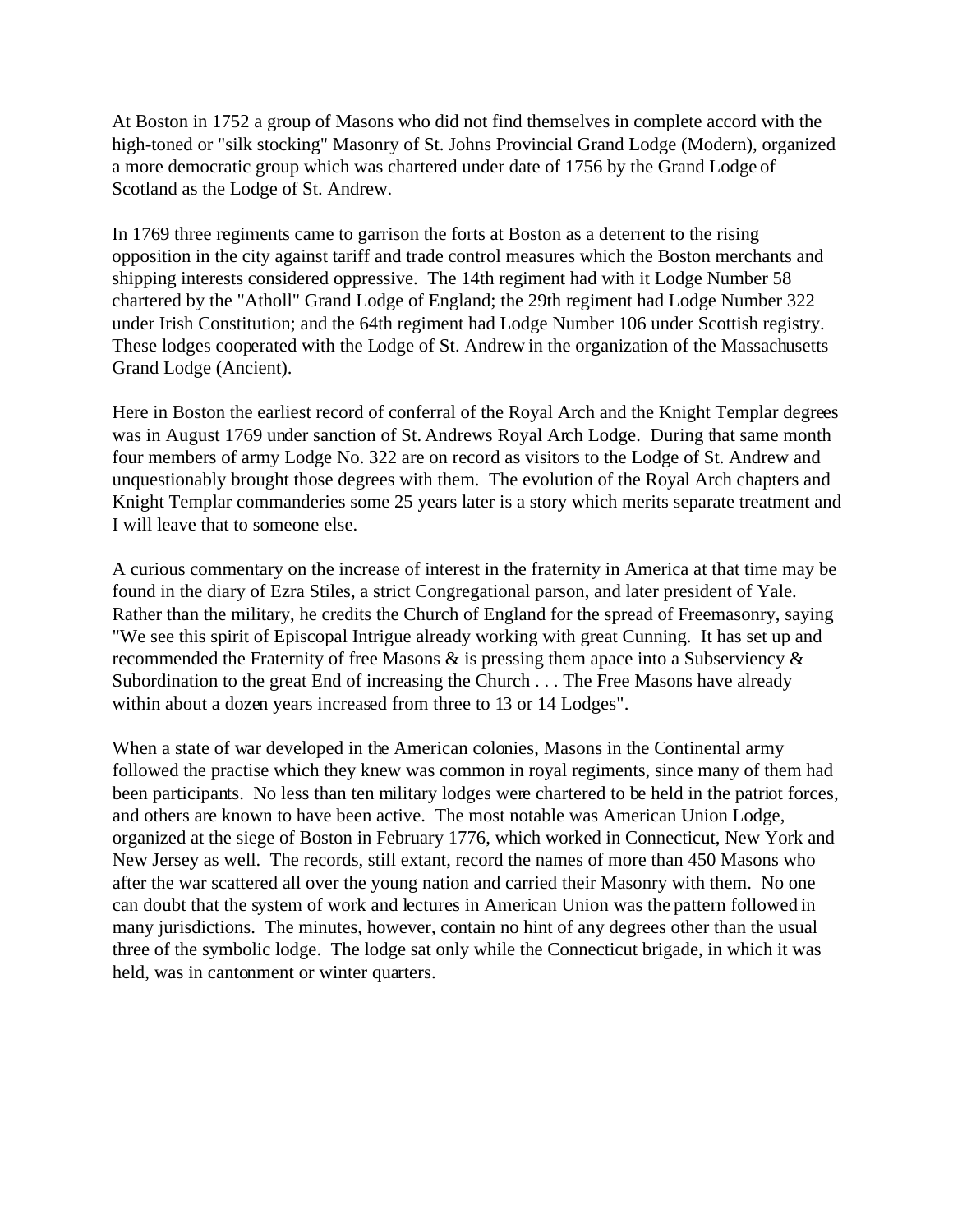New York city was the headquarters of the royal army all during the Revolutionary War, from the summer of 1776 when it was occupied by the British, after driving out the colonials, until evacuated belatedly on November 3rd 1783 when the last units boarded ship and sailed for Halifax. The city was not only headquarters for the high command, it was a garrison town for a large reserve, a base for naval operations and a sanctuary for the loyalists. Masonry flourished and a half dozen or more regimental lodges were exceedingly active whenever not in the field. I will not list them in detail.

Interest was so high that it was determined to organize a grand lodge and accordingly a warrant was obtained from the "Atholl" Grand Lodge of Ancients in London. How the transition from military and loyalist, to civilian and republican makeup was effected is a story in itself and time will not permit me to draw out that chapter tonight. Suffice it to say that the present Grand Lodge of New York is in direct succession to the one organized by and from the British military lodges in New York city during the Revolution.

During 1783, when it was generally known that negotiations had been concluded to settle the terms under which the American colonies were to be recognized as independent, there was relatively free intercourse between the still occupied New York city and outside territory. But it was largely one sided, that is, the Americans were admitted freely, especially with country produce, but the garrison was restricted. During this time American Masons visited lodges in the city and acquired the Royal Arch and Knight Templar degrees. The Mark degree and the Royal Arch appear to have been disseminated quite freely. The Knight Templar degree may not have been conferred so liberally, but as early as 1785 there were a sufficient number in New York city so that they had a place as escort in a Masonic procession.

But a most unusual development took place in Connecticut. Representatives of a dozen or more lodges met in convention to consider organization of a grand lodge, but there was no agreement on how to proceed. Some favored an independent grand lodge to be organized by a simple declaration of the fact, an action such as was taken by four lodges in London in 1717, and had been done in several of the colonies. Another group favored the establishment of a National Grand Lodge with George Washington as General Grand Master, by whom the grand lodge in Connecticut would be authorized, empowered and constituted. A third group favored obtaining a charter from London as had been done in New York city, and a delegation was sent down to learn how it could be done.

The emissary was Samuel Holden Parsons, a former brigadier general in the Continental army, and a Past Master of American Union Lodge. The Grand Master in New York city was Rev. William Walter, a loyalist and a chaplain in the royal establishment, but, as it happened, a class mate of Parsons at Harvard. However, Walter was about to relinquish the chair of Grand Master and remove to Halifax. The committee appointed by the Grand Lodge of New York offered their fraternal assistance to Connecticut in obtaining a charter from London. But they loftily included an offer to qualify and instruct the officers whom Connecticut might choose pending the arrival of a warrant. This condescension, and practical obstacles to Masonic intercourse between New York and London, partly accounts for a postponement of six years before the lodges in Connecticut, chartered f rom three different sources, finally went ahead and formed their own grand lodge without outside help, as they should have done to begin with.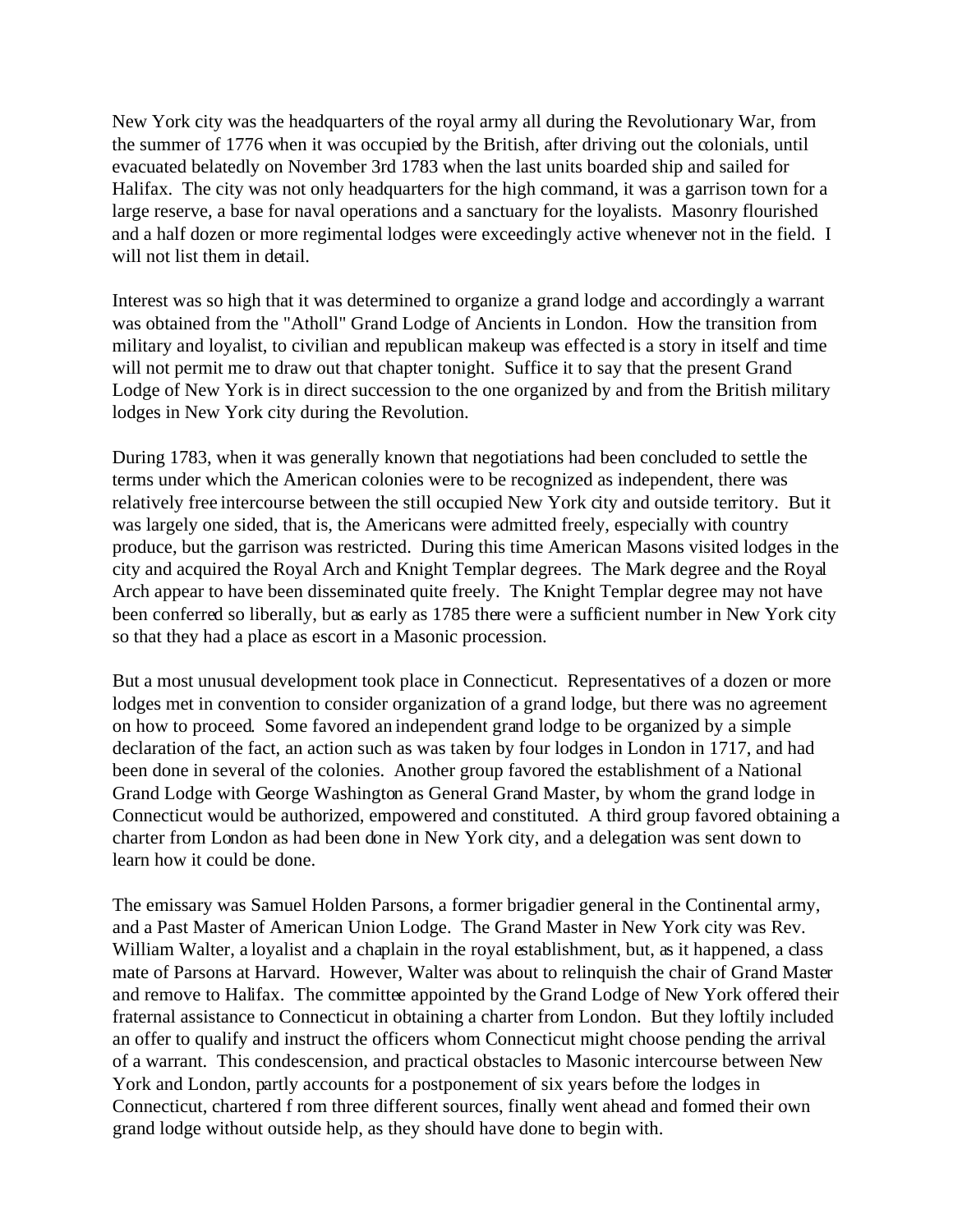Meanwhile mention of the Knight Templar degree had shown up in the development of Masonic activity in Charleston, South Carolina. St. Andrews Lodge in Pensacola, Florida had been chartered by James Grant, Provincial Grand Master for the Southern District of North America, and appears to have moved with the military forces and accompanying civilians when Pensacola was evacuated. The move was made to Charleston, then in British control. A certificate issued in March 1782 evidences conferral of the Knight Templar degree, and another issued in August 1783 mentions both the Royal Arch and the Knight Templar degrees. There was also an "Atholl" Lodge No. 190 in Charleston, but the loss of all Masonic records for the Revolutionary period leaves us with no more than the information we deduce from these surviving certificates. They show, however, that the British army influence was strong and that during the occupation the Royal Arch and Knight Templar degrees were introduced.

The last episode I will relate took place in Connecticut where the first Royal Arch Chapter in America, to be organized as such, came into being through the initiative of a prisoner of war. Taken off a British transport by a colonial privateer and brought in to be interned at Middletown, Connecticut was an officer in the Hanoverian auxiliaries of the British forces, John Lewis DeKoven.

He must have been an enthsiastic Mason, and a persuasive fellow, as we find that soon after his arrival in 1783 the lodge at Middletown was resuscitated from its war time dormancy, and DeKoven took the initiative in organizing a "Grand" Royal Arch Chapter, that is, a chapter which was self constituted and independent, although it was formed under sanction of the local lodge. This was an unusual thing to do in Connecticut, and St. Johns Lodge in Middletown is the only one, and there were a dozen in the state at that time, to lend its sanction to a Royal Arch chapter. It almost looks as though it was revived for that purpose.

In this chapter we find the earliest mention of the conferral of the Mark degree yet found in the western hemisphere, the date of September 13, 1783 ante-dating by a few months the record Brother Harris uncovered in Nova Scotia. The minutes for the Mark Lodge, the Most Excellent Lodge and the Royal Arch Chapter were kept in separate books for nearly thirty years, and have been reproduced in photocopy. The original members of the chapter had been arched either in the army, or in one case in Carolina, obviously in Charleston.

DeKoven's enthusiasm was not confined to Masonry. Although he contracted a perfectly respectable marriage, apparently his European gallantry did not fit into the mores of the Land of Steady Habits. He began to wander from the straight and narrow path, and when he was caught chasing a neighbor's wife, the irate husband chased him out of town. On the way out, he sold his mark, the anchor of hope, and he is said to have fled to Canada.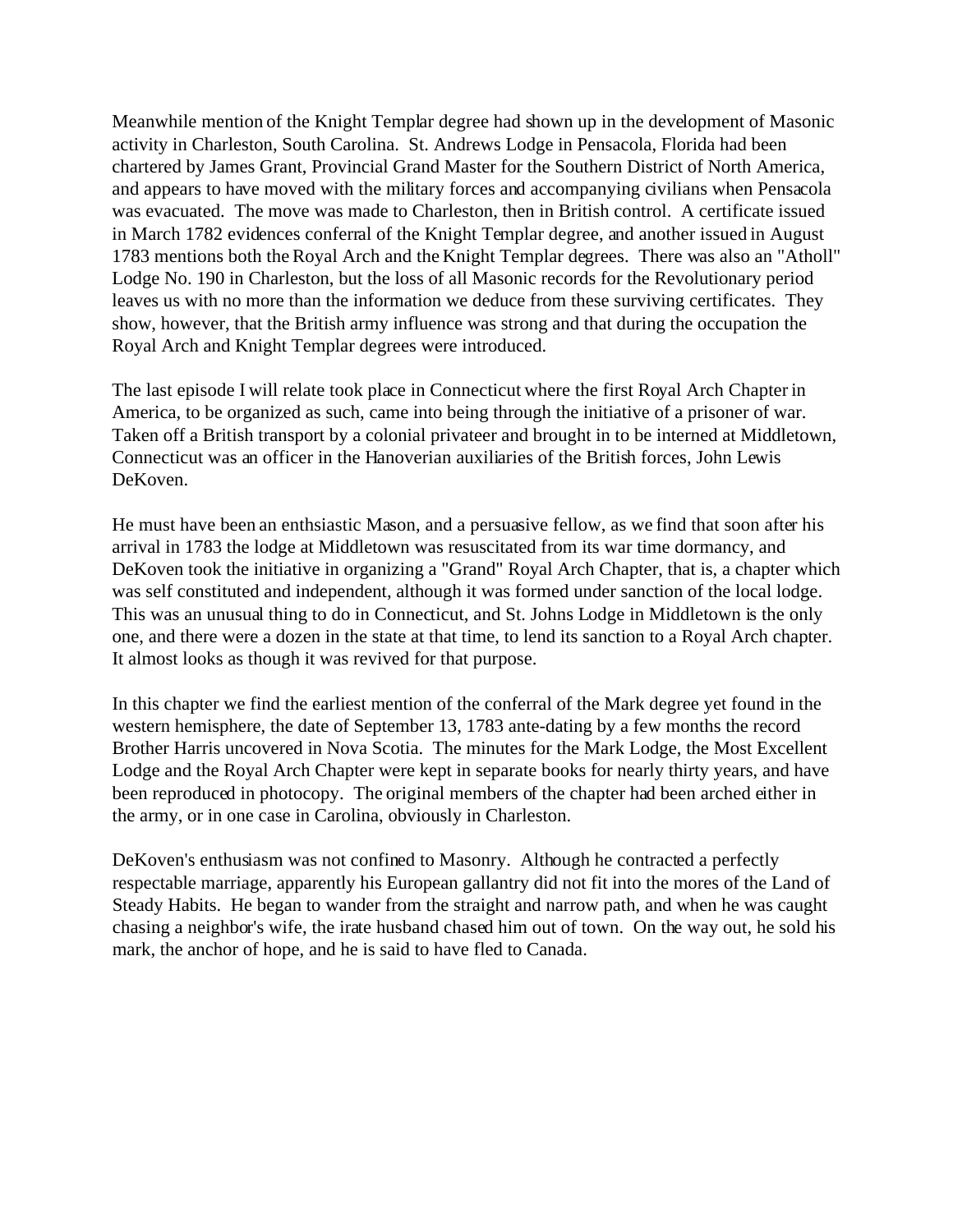In the last decade of the 18th century Masonry began to become more or less stablized in the several states with recognition of the Mark and Royal Arch and Templar degrees as "higher" grades. Then came the organizers and improvers. Thomas Smith Webb is generally credited with being the moving spirit in organization and development of the General Grand Chapter of Royal Arch Masons, and the Grand Encampment of Knights Templar, more or less what we have in the states today, where generally they are viewed as something to advance to, or through. The Grand Lodges, however, were strong enough to resist an overall, national or supreme grand lodge.

This superstructure on the blue lodge was not accepted enthusiastically by all the Craft and we find in New Hampshire grand lodge records a caustic comment on its popularity. Thomas Thompson, Grand Master, when retiring from the chair of King Solomon in 1808, warned the grand lodge against "innovations", saying among other things "the Grand Lodge of New Hampshire was founded on the true ancient York Masonic principles . . . and has hitherto proved the center of union . . . But this harmony is in danger of being disturbed by the introduction of Royal Arch Masonry, and other f anciful degrees, assuming a power independent of the Grand Lodge . . . Some respectable Brethren who stood on high Masonic ground, impatient to distinguish themselves above their Brothers and fellows, and move in a more exalted sphere, have inconsiderately introduced and established . . . Royal Arch Chapters under self created foreign authorities. Others, attracted by the pomp and show of those fanciful degrees, have joined them, to the pre judice and neglect of true Masonry. But of all the Masonic titles there is none so truly ridiculous in America as that of Knight Templars; a compound of enthusiasm and folly, generated in the brains of pilgrims and military madmen; as opposite to the benevolent spirit of true Masonry as black aprons are to pure white ones. The history of these degrees is very obscure. They were adopted in England . . . by some disaffected Lodges of Ancient (not York) Masons, and conferred by them in opposition to the Grand Lodge in London. About forty years ago, I passed through all the degrees then known in England, to my great disappointment. . ... Men of fancy may continue to invent, and vanity may promote new, fanciful and mock degrees, but observation and experience have confirmed me in the opinion that they are useless; made up of pomp, pageantry and show, with lofty, high sounding titles of Kings, High Priests, Scribes etc.; all unmasonic and imposing. I am convinced that the three first and original degrees alone are Universal Masonry. They have, and forever will stand the test of time. They inculcate all the religious duties, all the social and moral virtues, and every good that can be practised between man and man. They illustrate and explain all the useful arts and sciences. . . . Webb makes thirteen degrees, and ranks the Royal Arch as the seventh. In England they formerly conferred but five degrees, and the Royal Arch was the ne plus ultra. . . . I must enj oin it upon you . . . that you do invariably pursue the true ancient system of Masonry, which alone can insure union, harmony and fellowship